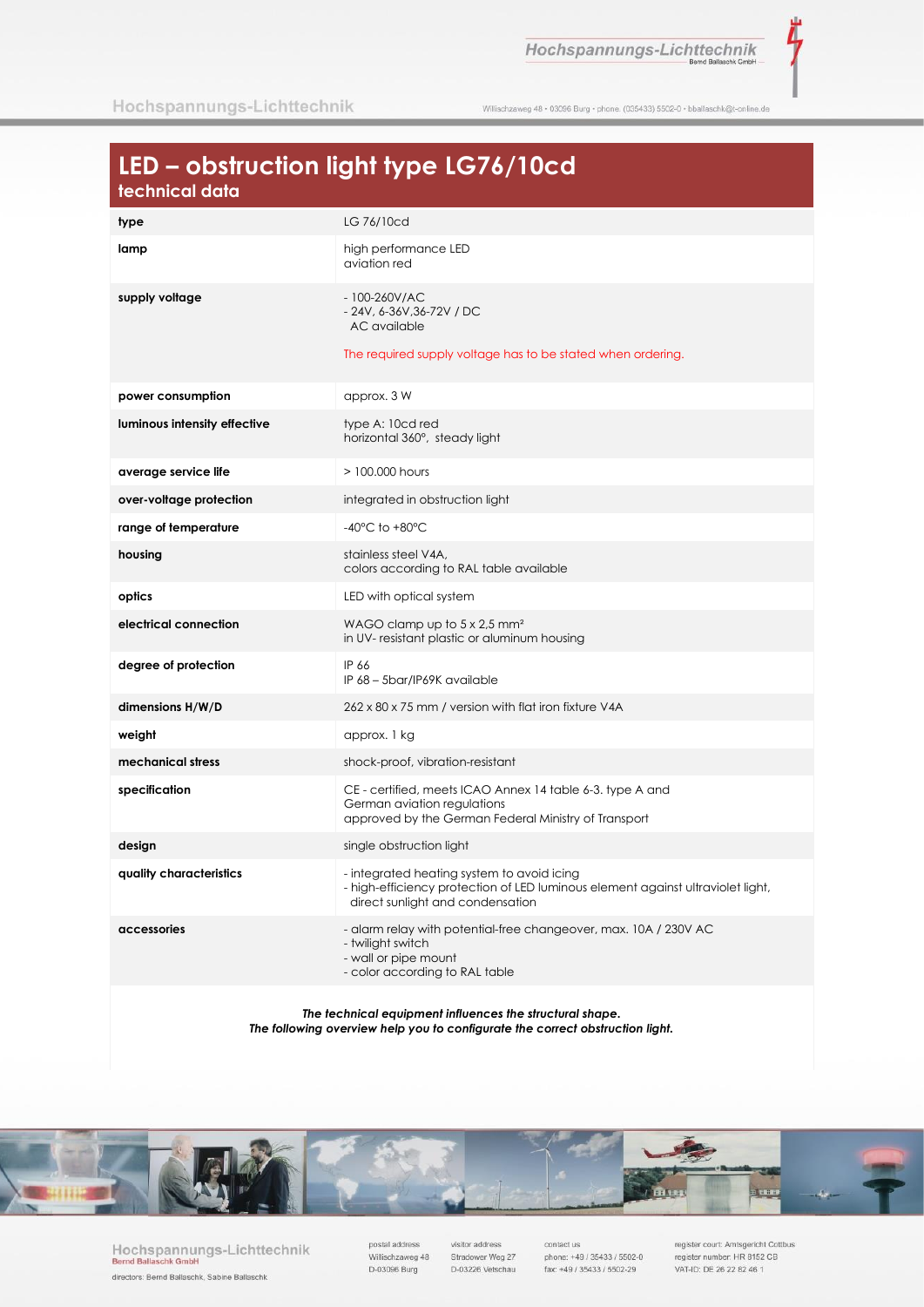

Ì,

### Hochspannungs-Lichttechnik

Willischzaweg 48 · 03096 Burg · phone. (035433) 5502-0 · bballaschk@t-online.de

# LG76/10cd

| $\odot$<br>$\odot$<br>Hochspannungs-Lichttechnik<br>Bernd Ballaschk GmbH<br>Tel.: +49 35433 5502-0<br>E-Mail : bballaschk@t-online.de<br>Typ<br>$:$ LG76<br>:01/2020<br>Baujahr<br>Spannung : AC 230V<br>: Muster<br>Geräte Nr.<br>Hergestellt in Deutschland<br>$\zeta\in$<br>$\circledcirc$<br>Θ. | <b>③</b><br>⊗<br>26200<br>$^{\circledR}$<br>Ø<br>80.00 | Þ<br>Þ<br>11mm<br>ø<br>75.00<br>LG76_2020/1 |  |
|-----------------------------------------------------------------------------------------------------------------------------------------------------------------------------------------------------------------------------------------------------------------------------------------------------|--------------------------------------------------------|---------------------------------------------|--|
| $\boxtimes$ 10cd                                                                                                                                                                                                                                                                                    |                                                        |                                             |  |
| 90-132V / AC, 50/60Hz<br>180-254V /AC, 50/ 60Hz<br>5-36V / DC<br>36-72V / DC                                                                                                                                                                                                                        |                                                        |                                             |  |
| electronic ballast (installed in external switch cabinet)<br>alarm relay (installed in external switch cabinet)                                                                                                                                                                                     |                                                        |                                             |  |
| junction box plastic material                                                                                                                                                                                                                                                                       |                                                        |                                             |  |
| junction box aluminium (standard configuration)                                                                                                                                                                                                                                                     |                                                        |                                             |  |
| purchase order quantity: ______                                                                                                                                                                                                                                                                     |                                                        |                                             |  |



Hochspannungs-Lichttechnik<br>Bernd Ballaschk GmbH directors: Bernd Ballaschk, Sabine Ballaschk

postal address<br>Willischzaweg 48 D-03096 Burg

visitor address Stradower Weg 27 D-03226 Vetschau

contact us<br>phone: +49 / 35433 / 5502-0 fax: +49 / 35433 / 5502-29

register court: Amtsgericht Cottbus<br>register number: HR 8152 CB VAT-ID: DE 26 22 82 46 1